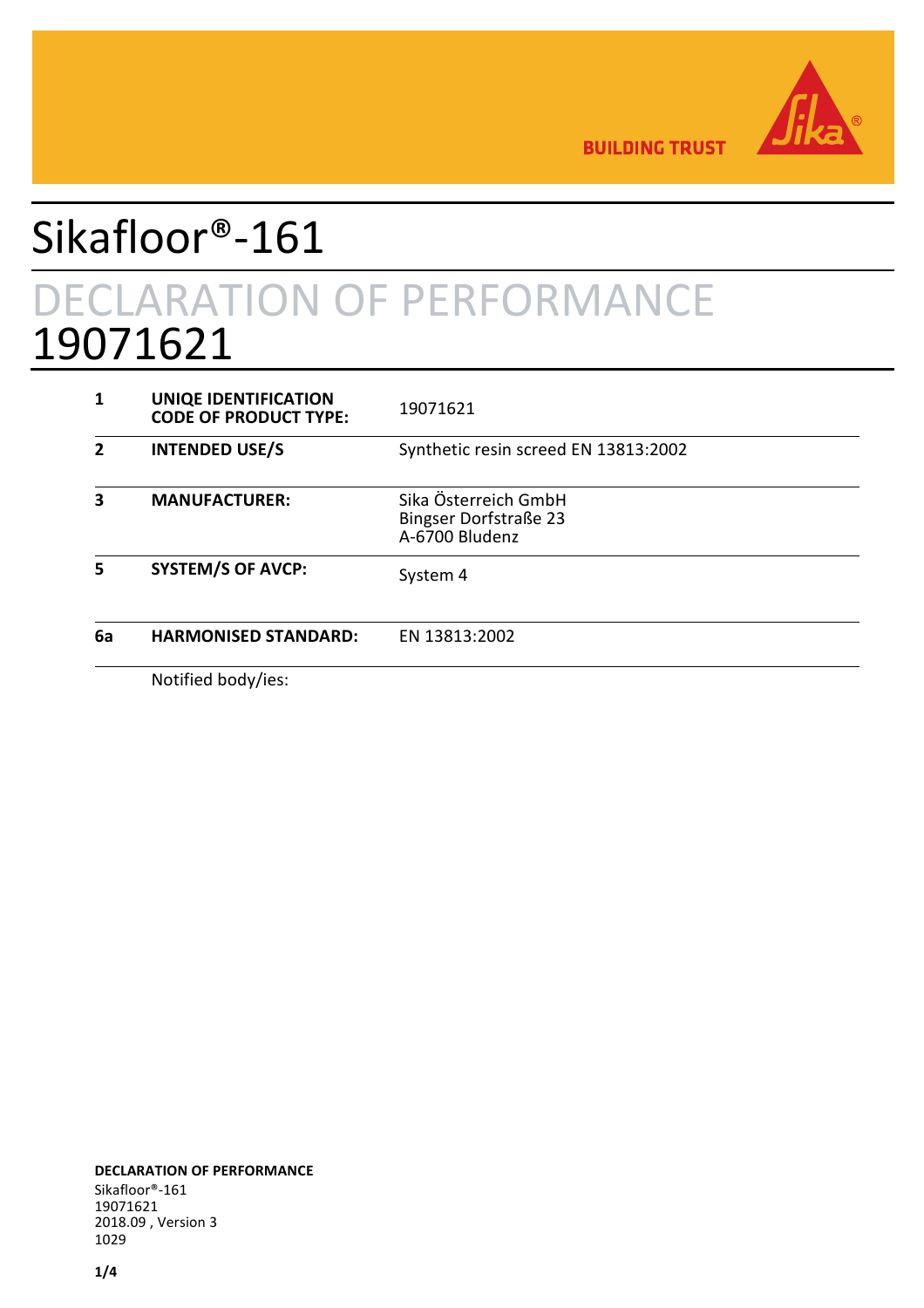## **7 DECLARED PERFORMANCE/S:**

| <b>Essential Characteristics</b> | Performance  | <b>Harmonised</b><br><b>Technical</b><br>Specification |
|----------------------------------|--------------|--------------------------------------------------------|
| Release of corrosive substances  | <b>SR</b>    |                                                        |
| Water permeability               | <b>NPD</b>   |                                                        |
| Wear resistance                  | $\leq$ AR1   |                                                        |
| Bond strength                    | $\geq$ B 2.0 |                                                        |
| Impact resistance                | $\geq$ IR4   | EN 13813:2002                                          |
| Sound insulation                 | <b>NPD</b>   |                                                        |
| Sound absorption                 | <b>NPD</b>   |                                                        |
| Thermal resistance               | <b>NPD</b>   |                                                        |
| Chemical resistance              | <b>NPD</b>   |                                                        |
| Reaction to fire                 | $E_{fl}$     |                                                        |

## **8 APPROPRIATE TECHNICAL DOCUMENTATION AND/OR – SPECIFIC TECHNICAL DOCUMENTATION**

The performance of the product identified above is in conformity with the set of declared performance/s. This declaration of performance is issued, in accordance with Regulation (EU) No 305/2011, under the sole responsibility of the manufacturer identified above.

Signed for and on behalf of the manufacturer by:

Samuel Plüss Managing Director Wien, 20 September 2018

 $\sqrt{\frac{1}{1-\rho^2}}$ 

Wolfgang Kohlert Product Engineer Wien, 20 September 2018

. . . . . . . . . . . . . . . . . . . . . . . . . . . . . . . . .

**BUILDING TRUST** 

End of information as required by Regulation (EU) No. 305/2011

## **RELATED DECLARATION OF PERFORMANCE**

| <b>Product Name</b> | Harmonised technical specification | <b>DOP Number</b> |
|---------------------|------------------------------------|-------------------|
|                     |                                    |                   |

**Sikafloor®-161 EN 1504-2:2004 24422974** 

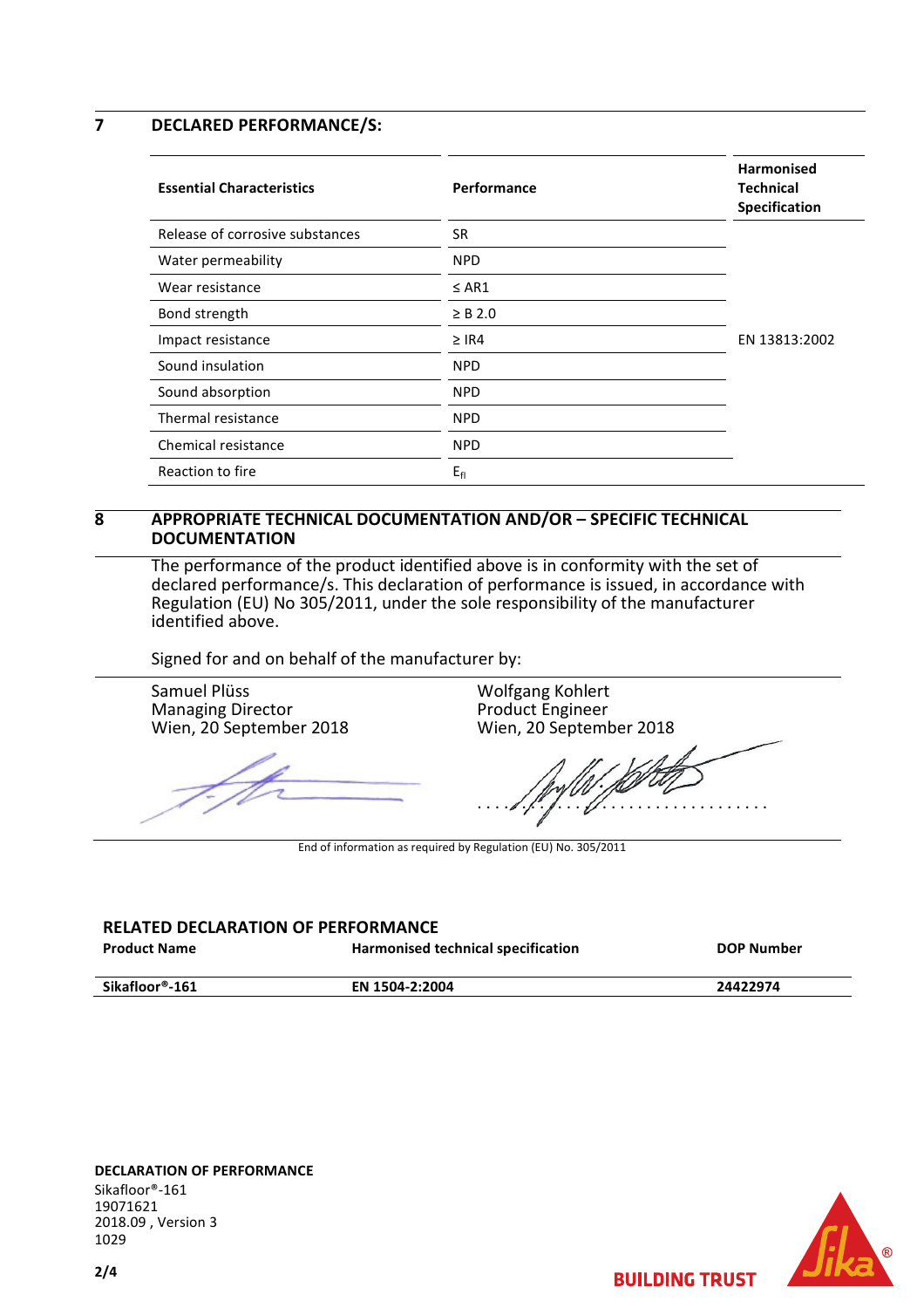| 17                                                          |              |  |  |  |
|-------------------------------------------------------------|--------------|--|--|--|
| Sika Österreich GmbH, Bingser Dorfstraße 23, A-6700 Bludenz |              |  |  |  |
| 19071621                                                    |              |  |  |  |
| EN 13813:2002 SR-B2.0-AR1-IR4                               |              |  |  |  |
| Synthetic resin screed                                      |              |  |  |  |
| Release of corrosive substances                             | SR           |  |  |  |
| Wear resistance                                             | $\leq AR1$   |  |  |  |
| Bond strength                                               | $\geq$ B 2.0 |  |  |  |
| Impact resistance                                           | $\geq$ IR4   |  |  |  |
| Reaction to fire                                            | $E_{fl}$     |  |  |  |
|                                                             |              |  |  |  |
| dop.sika.com                                                |              |  |  |  |